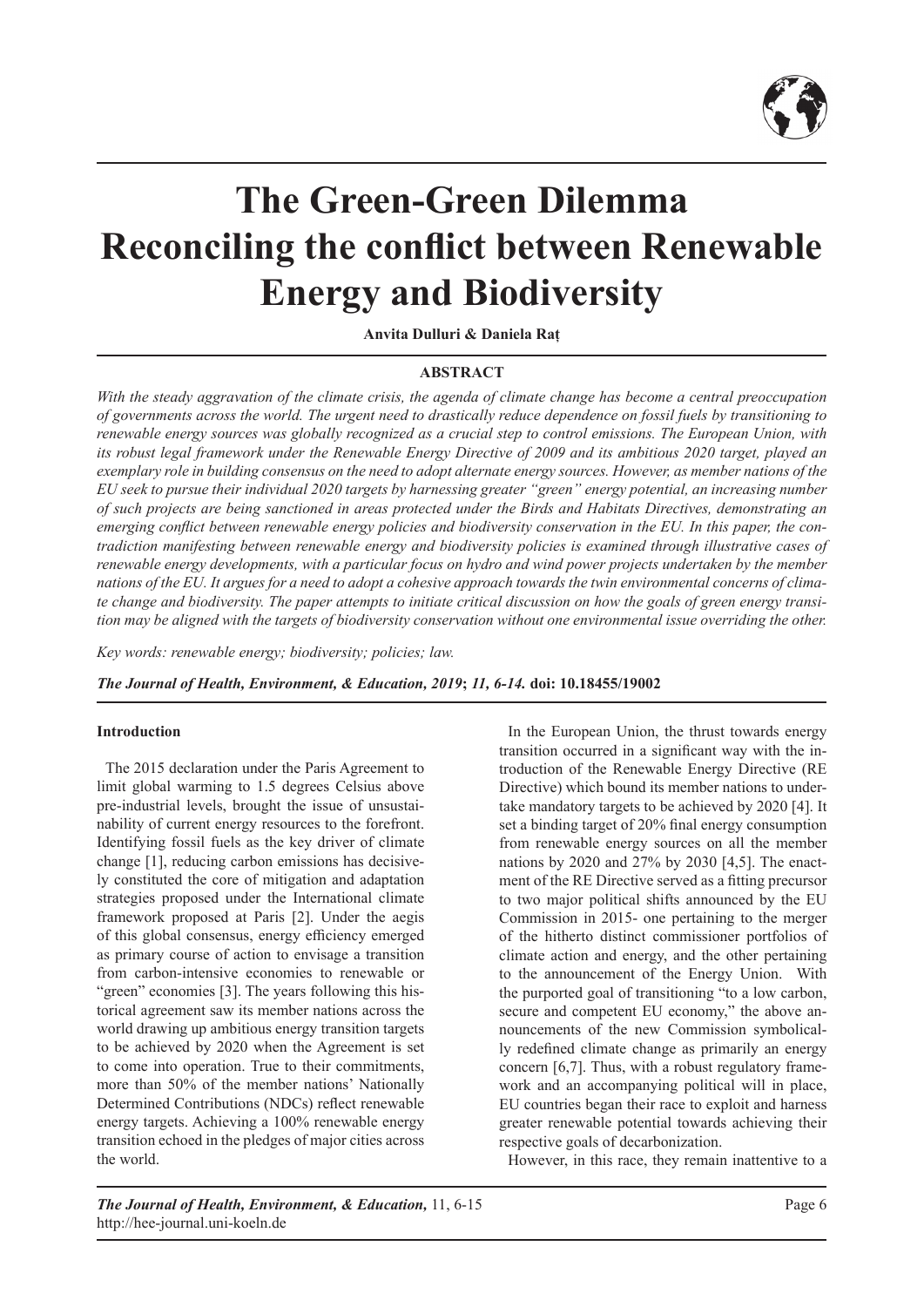crucial aspect of renewable energy, that is, its inextricable relationship with biodiversity [3]. The discourse of "green economy", that gained immense traction in the international environmental debate since the Rio+20 Conference, despite its endorsement of "investing in natural capital and increasing energy efficiency", neglected a vital third pillar of biodiversity, which began to bear a disproportionate brunt of this expansion [8].

In the context of a rapidly increasing relevance of renewable energies in future energy scenarios, this paper aims at unraveling the insufficiently examined link between renewable energy and biodiversity. Examining the negative impact of certain renewable energy pathways on biodiversity and ecosystem services, this paper argues for a need to adopt a cohesive approach towards the twin environmental concerns of climate change and biodiversity. It argues that a critical step in this direction is to adapt the existing policy and legal frameworks of renewable energy and biodiversity protection to one another. Organized in broadly three parts, the first section introduces the renewable energy and biodiversity legal frameworks of the EU, with a view to understand the parallel operation of the two legal mechanisms at the supranational level, highlighting areas of overlap or conflict between them; the second section examines reported case studies illustrating biodiversity impacts caused by hydro and wind energy projects undertaken in the last decade in various parts of the EU drawing attention to the factors that pose risks of severely depleting or altering ecosystem relations; the final section locates these negative impacts in the context of the incongruity between legal frameworks of renewable energy and biodiversity discussed in the first section with the aim of identifying procedural lapses and knowledge or research gaps which expedite such an antithetical interaction between renewable energy and biodiversity and concludes with suggestions for integrating biodiversity concerns in the vision of energy transition.

The objective of this review is not to apprehend energy trends espoused by the green economy narrative, but to address the underlying conflict between two critical components of its vision of energy transition. In doing so, it hopes to contribute to legal reform and raise questions for further research regarding the possibility of developing renewable energy pathways that are reconciled with biodiversity.

# **Policy and legal Framework**

Climate change and biodiversity depletion have both been recognized and addressed as problems of global scale and magnitude at the international level [2]. Global consensus on the gravity of these issues and the need for immediate action was expressed in the form of two major international framework conventions- the United Nations Framework Convention

on Climate Change (UNFCCC) and the United Nations Convention on Biodiversity (CBD). Building on its commitments to the declarations within the above conventions, the EU sought to adopt them by enacting legal regimes of climate change and biodiversity accordingly. The gamut of legislation and policies that emerged therefrom will be outlined and examined below.

# *Climate Policy and Legal Framework*

The UNFCCC which entered into force in 1994 is the international framework legislation directed at climate action [9]. It oversees its implementation through its supreme decision-making body known as the Conference of Parties (COP) which meets annually, attended by representatives of member nations party to the Convention, deliberating and passing motions on various aspects of the Climate Agreement. At the 15th session of the COP held in Copenhagen, the Parties undertook the goal of submitting GHG emission-reduction targets for 2020 [10]. Accordingly, the EU committed itself to a target of 20% reduction of GHG emissions by 2020 [11]. In order to achieve the same, reduction of dependence on fossil fuels by moving to renewable energy sources was seen as a complementary step to mitigation by the EU.

Reaffirming this commitment, the RE Directive was enacted in 2009 with the goal of contributing 20% share of renewables by 2020 and enjoining the member nations to commit to mandatory goals towards achieving the EU target of 20% by 2020 [11]. The Directive served as a legal basis for catalyzing massive financial support for innovation and development of low-carbon technologies through programmes such as the NER300 and Horizon 2020. Coupled with support schemes such as feed-in-tariffs, tax credits, grants and tenders that have driven down prices of renewables and boosted their competitiveness, the EU has ensured a steady rise in the installed capacity of renewables in heating and electricity sectors over the last decade [12]. Thus, the EU developed a formidable mechanism to deliver its international commitments, through strategy documents such as the Europe 20-20 Strategy and the Framework Strategy for a Resilient Energy Union, 2015, followed by a host of policy instruments such as the EU-ETS and Efforts Sharing Decision (ESD) to support the member nations in implementing the energy and climate legal framework, comprising of the RE Directive, the Energy Efficiency Directive, the Fuels Directive.

As a consequence, the share of renewable energy to total energy consumption in the EU nearly doubled since 2004, rising to 17% in 2016 and sustained its growth, reaching 17.4% in 2017 [13]. Electricity from off-shore wind turbines and solar installations became increasingly competitive while enormous unexplored hydropower potential in the south-east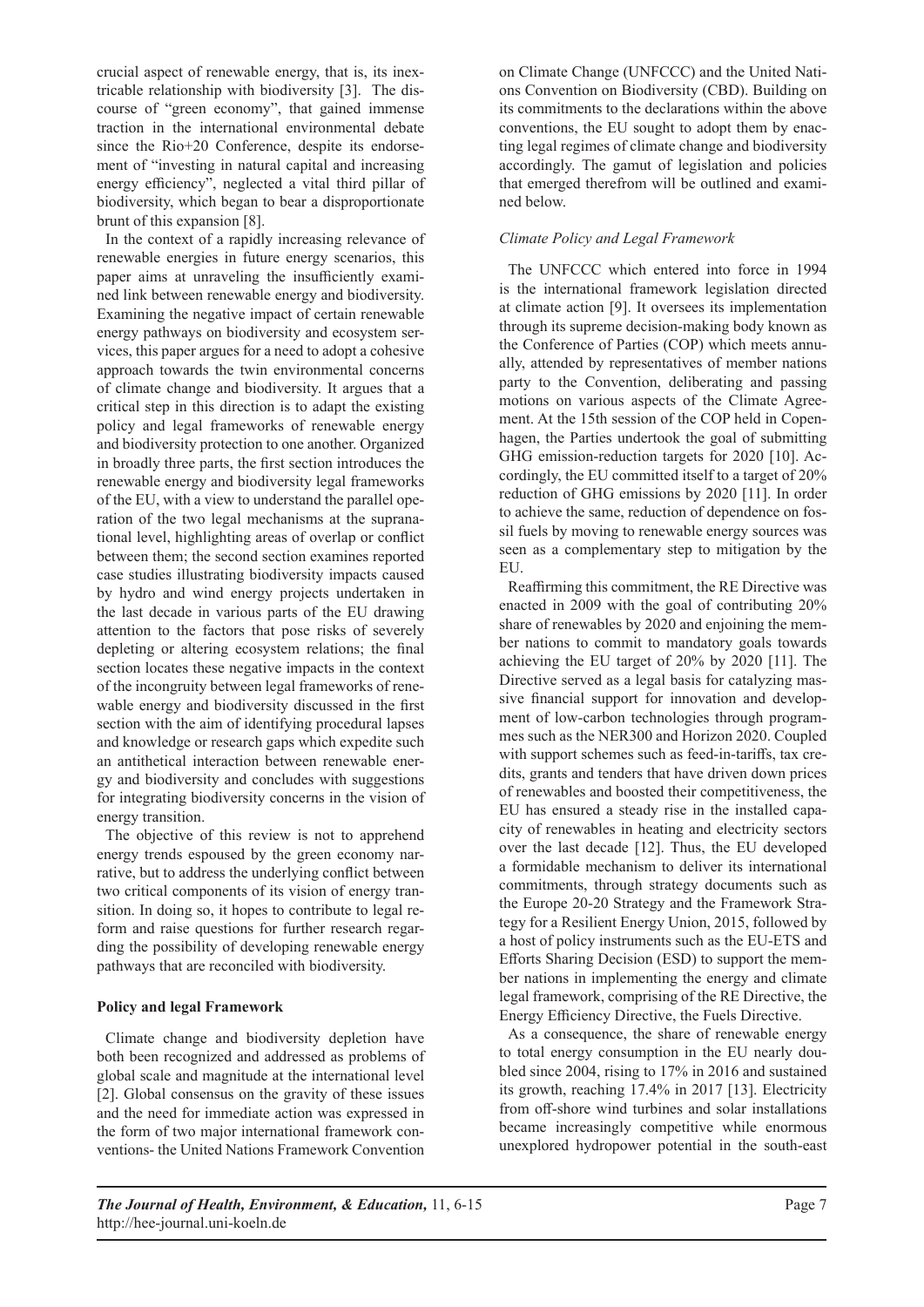European region was discovered, just as large-scale cultivation of energy crops and technology to capture geothermal energy began to proliferate.

As the member countries began to take stock and gauge the most exploitable sources of renewable energy at their disposal, given their differently-endowed potential, natural ecosystems across the continent came under increasing pressure. Aimed at replicating the magnitude of fossil fuel energy supply through their transition goals, member countries began to encroach upon protected territories. This is where renewable energy targets came into loggerheads with the environmental protection regime of the EU which will be examined in detail below.

# *Biodiversity Policy and Legal Framework:*

At the international level, the UN CBD signed in 1992 serves as the framework for biodiversity conservation with its avowed goal of significantly reducing the rate of biodiversity depletion in the world [14]. In its commitment to the CBD, the EU Commission adopted an ambitious 2020 target to halt biodiversity loss and ensure the resilience of ecosystems and secure their variety of plant life [15].

On the basis of this international framework, a legal regime for biodiversity protection was implemented by enacting the Habitats Directive in 1992 [16] and the Birds Directive in 2009 [17]. The Natura 2000 Network was established in 1992 comprising of a network of designated Special Areas of Conservation (SACs) and Special Protection Areas (SPAs) governed today under the Birds and Habitats Directives (Article 3(1) of the Habitats Directive) [16].

Within the above legal framework, Article 6(3) and Article 12 under the Habitats Directive and Article 5 of the Birds Directive form the crux of the protection regime detailed above and are therefore the most invoked provisions therein. Article 6(3) stipulates that new projects may be sanctioned in Natura 2000 only if the projects are proven to not have any "lasting adverse effects on integrity" of the protected sites, and only if there is scientific evidence contrary to such adverse impacts, beyond reasonable doubt. Such evidence may be evinced through environmental impact assessments of the proposed project on the site. Article 12 of the Habitats Directive lays down rules for animals in need of strict protection. Article 5 of the Birds Directive offers the same protection in the context of naturally occurring bird species in the wild by prohibiting "deliberate disturbance" to their nesting sites and breeding and rearing activity. The Water Framework Directive is also a crucial ecological protection legislation with the objective of achieving a predefined 'good' status of all water bodies by 2015 and further, to prevent the deterioration of any water body (Article 4(1), Water Framework Directive) [18].

Currently, the Natura 2000 areas cover about 17.5% of the EU land area with significant additional marine areas. Complementing the above regulatory framework, the EU also ratified in 1982, the Bern Convention of Conservation of European Wildlife and Natural Habitats, 1979 (the Bern Convention) [16], a legally binding convention on nature conservation. Towards implementing it, the Council of Europe launched the Emerald Network in 1989 connecting all the areas of special conservation interest under the Bern Convention. The network operates alongside the Natura 2000 network.

In addition to the biodiversity regime, the legal framework dealing with the renewable energy projects also confronts the Environmental Impact Assessment Directive [19], and the Strategic Impact Assessment Directive [20]. These directives aim to ensure that plans, programs and projects likely to have significant effects on the environment are considered for environmental assessment, prior to their approval and implementation. They require developers to produce an environmental impact assessment report framing measures that would avoid, reduce and offset significant adverse effects.

# *Biodiversity and Renewable Energy- An Incongruous Overlap*

From a glimpse into the energy and environmental legal frameworks outlined above, it is possible to foresee the inevitable conflict arising between the definitive thrust to renewable energy projects given by powerful climate action strategies on the one hand, and the irrefutable environmental protection framework set in place by the biodiversity legal regime.

In his comprehensive essay on large-scale water-based renewable energy projects, Sander van Hees accurately identifies and documents two major areas of conflict between the biodiversity and energy policies in the EU. The primary point of contention, he states, is the conflict between the objective of nature conservation, that is protection of designated areas from negative impacts on the one hand, and the objective of the energy directive, that is to expand and sanction increasing number of projects in these areas to achieve the 2020 targets, on the other hand. The second point of conflict between the regimes, according to van Hees, and perhaps also indicative of the first one, is the lack of integration between the biodiversity and renewable energy directives in the EU [21].

The conflicts outlined above may be attributed to two characteristic traits of renewable energy projects and the biodiversity framework, which are, scientific uncertainty and derogation clauses respectively. Each of them may be understood in turn as follows.

The execution strategy of the protection regime under the biodiversity framework, as gleaned from the provisions discussed above, depends on the certainty of the impact assessment of the project in view of the conservation objectives set for the particular site. However, given that the renewable energy sector is still in its nascent stages of innovation and deployment,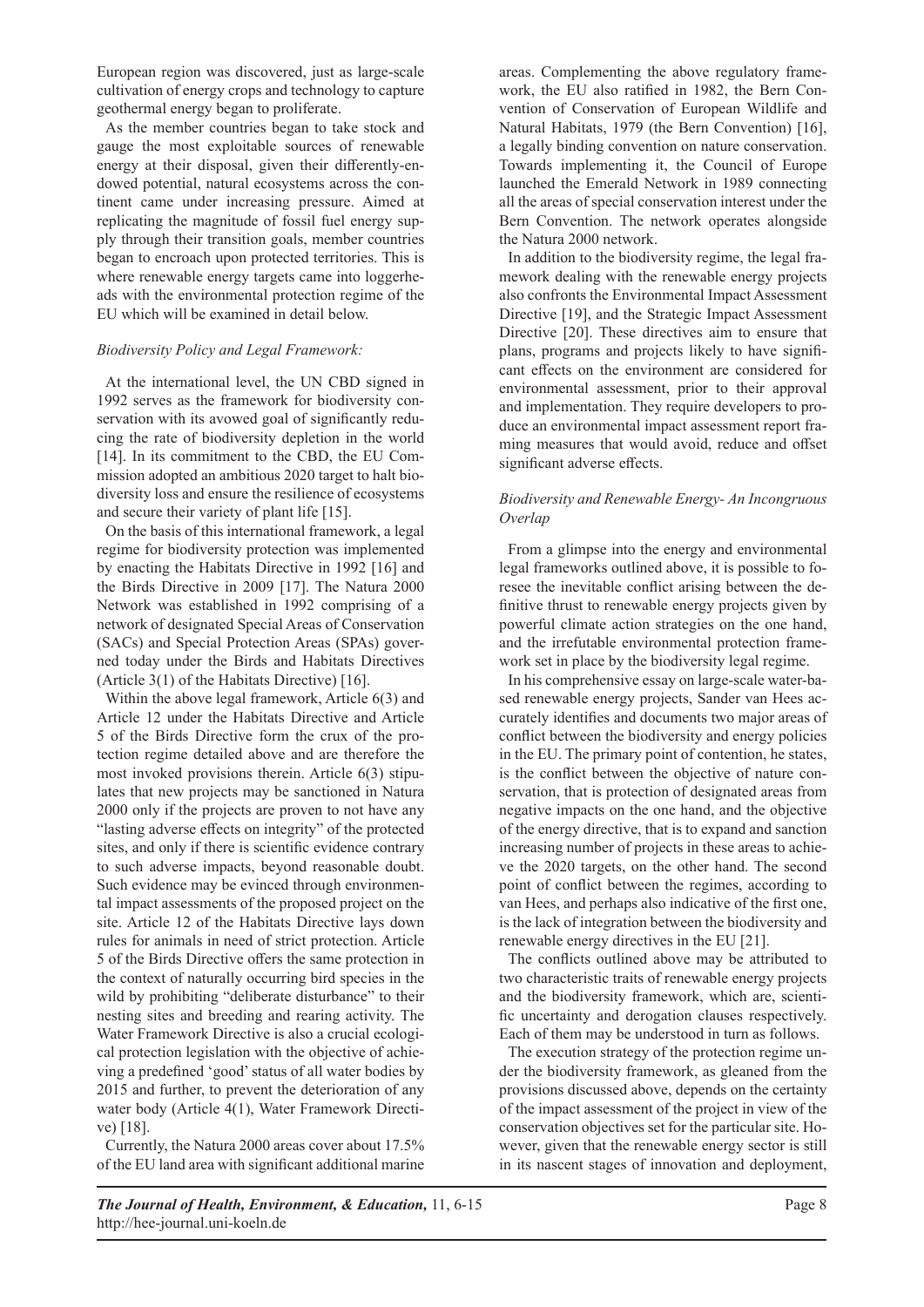there are significant gaps in the knowledge of their environmental impacts. The following section will examine this problem through examples. Therefore, the condition of scientific certainty which is inherently problematic for new, emerging renewable energy projects results in a fundamental conflict between the two regimes.

The derogation clauses within the biodiversity framework provide a legal basis for Member nations to derogate from the protection clauses outlines above-Article 6(3), Article 12 of the Habitats Directive and Article 5 of the Birds Directive. Residing in Articles 6(4) and 16 of the Habitats Directive and Article 9 of the Birds Directive, these clauses allow projects proven to have a prohibited impact on the protected areas under Natura 2000 in the interest of public health, safety and protection of flora and fauna. However, the provision also lays down specific conditions to be fulfilled in order for the clauses to be invoked. Lack of alternative solutions is a condition common to the clauses in both directives while the Habitats Directive has an additional requirement of "compensatory measures" under Article 6(4). A similar derogation clause also exists under the Water Framework Directive under Article 4(7) [18]. Recent times have seen an emerging trend of derogation clauses being invoked to facilitate an increasing number of renewable energy projects in protected areas. The following section will examine this trend through illustrative cases.

## **Impact of Hydropower on Biodiversity**

The growth in the share of renewables in electricity generation in the EU between 2005 and 2015 could be attributed in major part to hydropower which continues to be the single largest source of renewable electricity generation in 2015 [22]. With ambitious renewable energy goals several member nations have begun to heavily invest in harnessing untapped renewable energy potential in their regions.

Hydropower has a transformative impact on terrestrial and maritime ecosystems, both upstream and downstream. Most ecological and social impacts of hydropower projects are seen to occur across the construction and operation phases of these projects. The land and infrastructure-intensive construction phase which involves laying roads, erecting dams, reservoirs, connecting transmission lines indicate an enormous pressure on the surrounding environment. In their operation phase, the dams- depending on their type significantly alter the hydrological patterns of rivers, implying a great deal of intervention in ecological and social systems dependent on them. Given the massive scale of these projects, it is obvious that the implications of inadequate or improper planning could be catastrophic. Some of these impacts include lowering of groundwater levels and drying up of wetlands suspended solid structures in the river, alteration of water temperatures downstream, thereby impacting the biological life, impact on habitats such as alluvial channels, riffles etc., on the migration of species [23].

From a sense of the high-stakes impact of large hydropower project it is expected that they would squarely fall within the category of projects prohibited under Article 6(3), Article 12 of the Habitats Directive and Article 5 of the Birds Directive. However, this was found not to be the case in several projects that were challenged for their devastating ecological impact.

The Kaunertal Extension Project planned in the pristine Alpine valley across Austria and Italy is one such undertaking. Involving a 120-meter-high embankment, the proposed project would impact the rare alpine grasslands which are protected under the Habitats Directive. The impact assessment of the dam also proved significant on the Ötztal Alps Wilderness Area, affecting the Natura 2000 site of "Ötztaler Alpen". Pending the outcome of discussions on the impact assessment of the extension project, the European Commission has already listed the project as one of the key energy infrastructure projects of EU [24,25].

The case of the hydropower dam on Schwarze Sulm river sanctioned by the Austrian Government pertained to the question of invoking the derogation clause under the Water Framework Directive [18]. While the project was located in a Natura 2000 site, the particular point of contention raised before the European Court of Justice, by the European Commission was regarding the failure of the Austria as an EU member, in complying with the Water Framework Directive by allowing deterioration of water quality. Although the project was temporarily halted, the Court decreed in favor of the Government as the Commission failed to prove infringement [26].

Another noteworthy case involving derogation is the Portuguese Government's undertaking of a major power project in the Sabor Valley of Portugal. Despite the site comprising of two SPAs under the Natura 2000 network, the Government invoked the derogation clause under Article 6(4) of the Habitats Directive. Despite the presence of an alternative site with relative minimal impact in the Côa valley in addition to several other potential sites, the Government was insistent on the Sabor Dam given its hydroelectricity drive to reach its energy targets for 2020. It started a National Dam Programme in 2010 with the same intention [27]. The European Commission set aside the infringement proceedings against the Sabor Dam in 2007, accepting all the conditions under Article 6(4), including the compensatory measures proposed by the Government although they were against the Commission's own guidelines [27].

The derogation clause has proved time and again, an effective outlet to Governments and investors to evade the stringent protection framework. A compre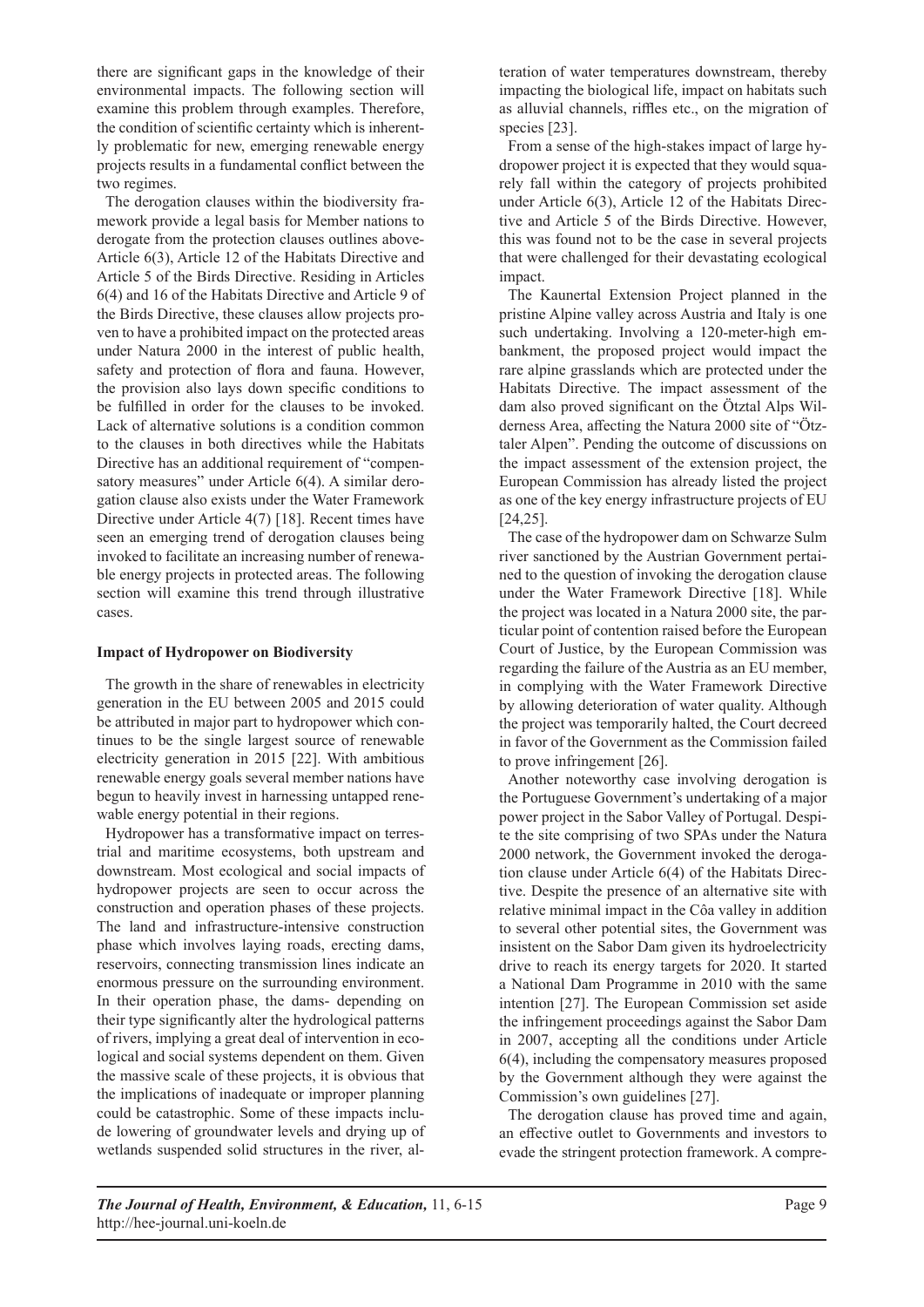hensive study undertaken by the NGOs Euronatur and Riverwatch in the Balkan region, examines the impact of 2800 hydropower projects set to be undertaken over the coming decade on its largest and oldest free-flowing river system [28]. A quarter of the large hydropower projects that were assessed were found to be located in protected areas such as the Natura 2000 Network, Ramsar Sites, Emerald Network and World Heritage sites. This trend is problematic as hydropower projects are being funded on a priority basis by Governments to increase their contribution to the share of renewables. With the EU's support to foster an integrated energy market across regions and increased investment from multilateral development banks such as the EBRD and the World Bank, it its likely to get more difficult to challenge the feasibility of such projects or to expect an unbiased impact assessment from project developers [29].

The continuing struggle of countries like Romania and Slovenia to protect their free-flowing river system is illustrative of this point. In Romania, two major hydroelectric projects were planned on the River Jiu which violated the Natura 2000, Birds, Habitats and Water Framework Directives [30,31,32]. Despite the ruling of the Bucharest Appeal Court to permanently cancel construction permits and recommence the process of obtaining permits, the construction company Hidroelectrica, due to its powerful allies on the ground remains undeterred [31,32]. Similarly, in Slovenia, ceaseless attempts of environmental activists and NGOs are ongoing to oppose eight dams proposed to be undertaken by the Government on the Mura river. The Government is now considering halting the projects in light of the severe backlash [35,36].

#### **Impact of Offshore Wind Farms on Biodiversity**

The offshore wind market is developing at a rapid pace, according to a report from the European Wind Energy Association (2014) [37], and as the technologies mature, and valuable experience is gained from the projects that have been implemented, the offshore wind industry is planning bigger farms in deeper water further from shore than ever before. As offshore wind turbines are currently being installed directly on the seabed, it is important to consider the potential environmental impacts on benthic communities [38].

Implementation of the many and increasingly widely spread plans [39,40,41,42] for offshore wind farms inevitably means major changes in marine habitats and species, as they involve an entirely novel use of the seas, these large-scale plans bring with them not just technical challenges, but as-yet poorly understood impacts on the natural environment.

The cumulative impacts of numerous wind farms are especially hard to estimate and, so far have only been assessed based on forecasts [43]. These impacts can be categorized into two phases, the construction

phase, which includes pile-driving noise, noise from shipping, sediment shifting or overbuilding and the operation phase, which includes impacts as overbuilding/introduced hard substrates, collision risk and barrier effect and shipping and aviation.

The work made in the construction phase for the foundation of an offshore wind farm starts with pile driving, which generates a huge amount of noise. When installing the foundations, which can weigh over 1,000 tons, there is a direct effect on the sea floor, which includes the destruction and permanent overbuilding of benthic communities and possibly of protected habitats [44].

The pile driving noise generated in construction of wind turbine foundations is well above the tolerance limits identified by scientists [45] for these animals and can cause temporary hearing impairment and thus a massive hindrance to food seeking or even severe injury. At greater distances – up to 20 km or more for pile driving without noise mitigation – the sound pulses trigger stress and behavioral responses that often cause the animals to flee their home grounds [46,47]. Underwater noise can also drown out acoustic communication between porpoises, interfering with their orientation and ability to find prey [48].

Transporting components and laying cables also increase shipping traffic between the construction site and the mainland, as studies have shown [49]. Electromagnetic fields and heat given off by power cables leading onshore from wind farms have the potential to harm mussels, worms, electrosensitive cartilaginous fish such as sharks and rays, and bony fish such as eels [50,51].

With regards to the operation phase, the foundation for wind turbines and in some cases, very extensive measures used to secure them, result in permanent overbuilding and the destruction of benthic communities [52,53,54].

There is ongoing debate about the possible ecosystem impacts of wind turbine foundations and their scour prevention structures, which have the effect of artificial reefs [55]. Studies on the Alpha Ventus test site showed a local increase in diversity due to growth on wind turbine foundations [56]. In the North Sea especially, which is dominated by soft sediment and associated benthic communities, the foundations and scour prevention structures create artificial surfaces for colonization by hard substrate species that do not occur naturally at all in these locations [57]. So far, however, there has evidently been no colonization by species not native to the German North Sea, meaning that the increase in diversity is indeed only local. It is not yet possible to predict the long-term effects of this change in natural local ecological communities as a result of large-scale wind farms.

Further research is still needed however, notably into the impacts of underwater noise from wind turbines on the marine natural environment together with potential noise mitigation measures, into seabird ha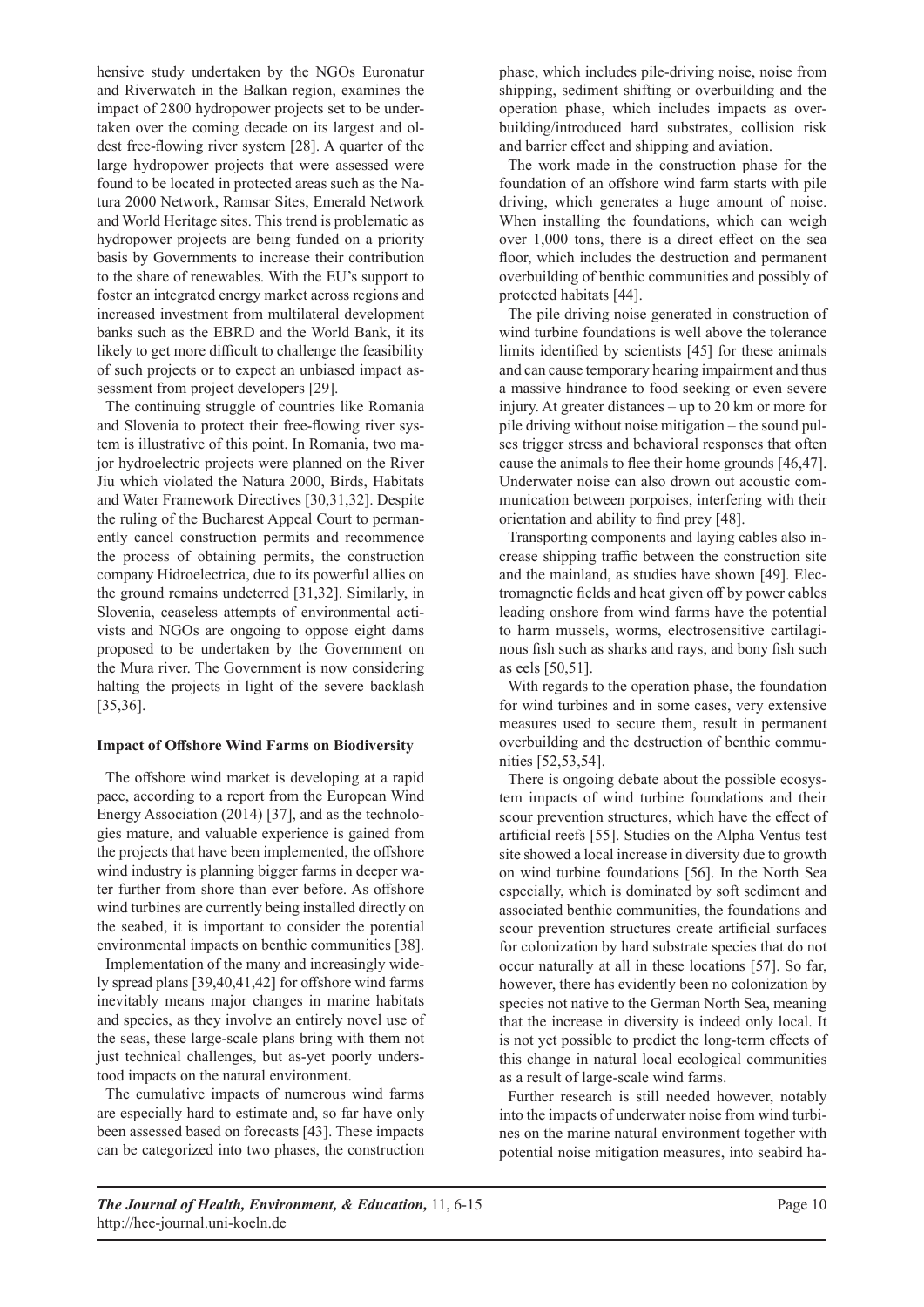bitat loss as a result of wind turbines, and into the cumulative effects of wind farms.

Differences between the assessments of the impacts collected in the EIA reports and those listed in the grey and scientific literature can be noticed. A study assessing multiple EIA reports all over Europe [58] showed that they tend to be less alarming than grey and scientific literature and one reason for this can be that developers tend to highlight the positive effect of offshore wind farms for strategic reasons, while the grey and scientific literature does seem to be more alarming, here the negative impacts are more emphasized.

Generally, marine biodiversity is being taken into account, but to a limited extent, through an incomplete implementation of the mitigation hierarchy—as long as it is acknowledged that there is something problematic about the claim that offshore wind farm development has no environmental residual impacts with ecological risks [59].

# **Discussion**

Renewable energy is as critical to the debate on mitigating climate change as it is to the discussion on resource depletion and biodiversity loss. This paper attempted to bring to the foreground an evident mismatch between importance given to climate change and biodiversity concerns in the overwhelming response of the EU nations to a green economy transition. While upholding the goal of such a transition, the paper argued that alongside multiplying production levels of renewable energy to mitigate emissions, it is crucial to foster solutions that sustain ecosystems and biodiversity well into the future.

The paper began with a scrutiny of the policy and legislative framework for renewable energy and biodiversity protection in the EU. Through a review of the dissonance between renewable energy and biodiversity directives, the authors identified the conditions to invoking derogation clauses under biodiversity protection directives as a potential check against problematic energy projects, however, they highlight the inherent weakness of the conditions, due to the factor of uncertainty in proving impact of an renewable energy project at the early stages of planning and implementation. Through this section, the authors conclude that a powerful protection framework will remain largely ineffectual in the presence of clauses that vitiate its impact, and renewable energy projects present ample opportunity for this grey area to be exploited.

The paper then proceeded to illustrate the conflict arising between renewable energy and biodiversity objectives through recorded case studies from hydropower and offshore wind power projects. Drawing on accounts of several major contested hydropower projects across the EU, the authors drew attention to the trend of invoking derogation clauses to seek exception for projects that were clearly within protected area sites with demonstrable ecological harm. In each case, emphasis was laid on the logic of cost-benefit analysis in determining the fate of a protected natural reserve. The immense difficulty in challenging these projects is in a way attributed to huge amounts of financial support and the complicity of the state in sanctioning projects to reach their projected renewable energy targets.

The challenge for compliance with the protection directives in the context of hydropower was found to lie in the difficulty in opposing exceptions to prohibition invoked by project developers, such as public necessity and lack of alternatives. However, in the case of offshore wind power, the difficulty stemmed from a lack of scientific certainty on the exact nature of implications of the project on marine fauna. These knowledge gaps were found to hamper the effective assessment of impacts and the issuing of some construction and operational permits. From this section, the authors attempted to show that increasing encroachment of protected areas by renewable energy is inevitable given the sheer number of projects that are in the pipeline, in addition to a number of existing projects that are already within protected areas. Through this, they vindicate their assertion of the need to synchronize and adapt the two frameworks of regulation. They conclude that this can only be possible by shedding the fragmented approach perpetuated by policies shaped by larger political decisions, such as the creation of the Energy Union.

# **Concluding Remarks**

Having demonstrated the incongruity between renewable energy and biodiversity in the context of their regulation, the authors conclude the review with a discussion of suggestive measures to align the two deeply intertwined environmental concerns.

 To begin with the current legal framework, a coordination between both sets of directives may be made possible by mainstreaming biodiversity concerns into the Renewable Energy Directive framework. This may be done by developing detailed sustainability criteria for renewable energy projects informed by knowledge of impacts unique to each source of renewable energy. Further, the biodiversity protection directives must develop standards to assess impacts of renewable energy projects within their scope of certainty. In this regard, continued and enhanced monitoring of carefully selected environmental parameters during construction and operation of renewable energy projects will in time generate more reliable data on both the adverse and potentially positive effects they have.

Uncertainty about predicting consequences also increases with the scale of the developments, in terms of both the size and number of installations. Ongoing monitoring will be crucial to identify how successful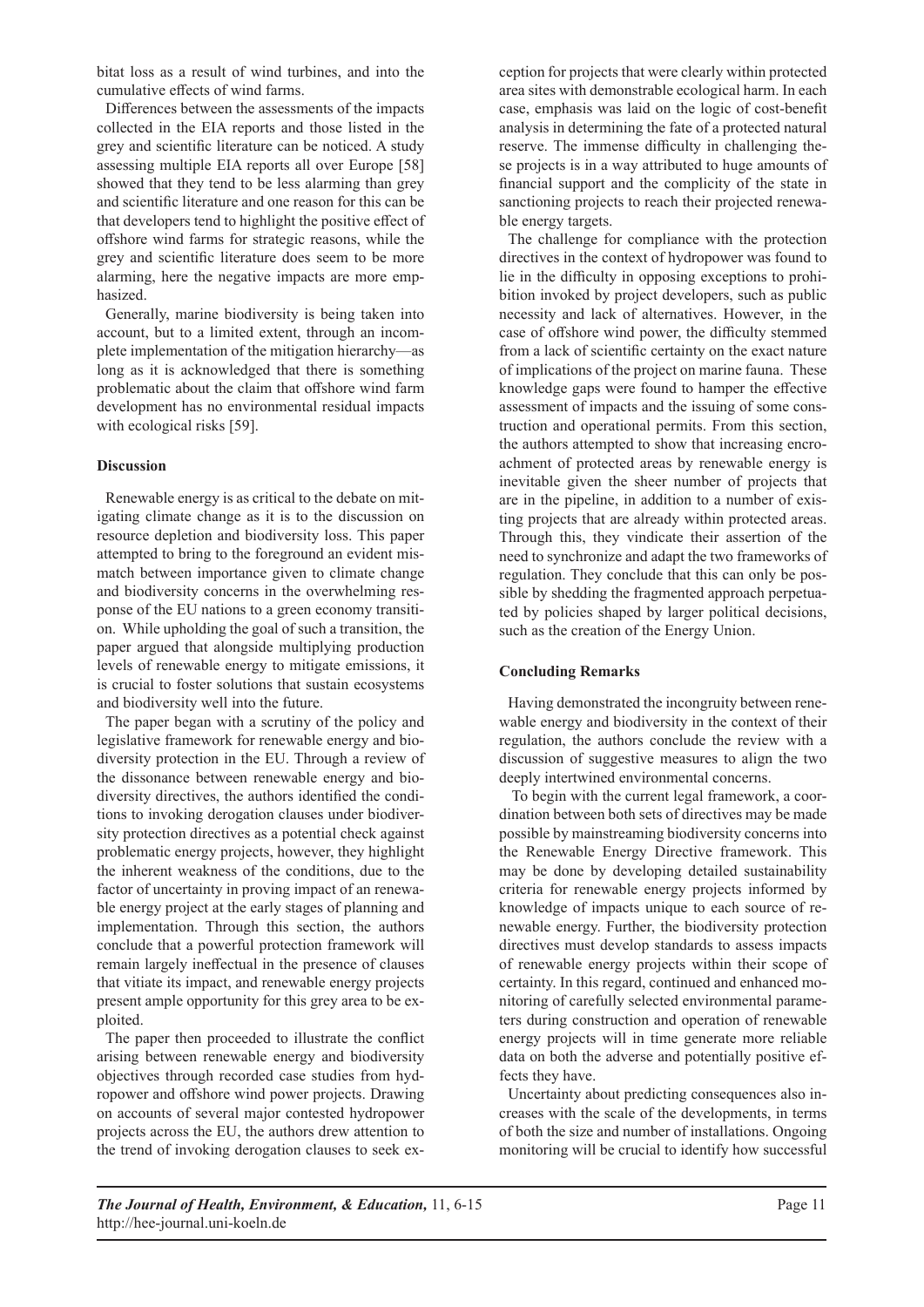previous mitigation strategies have been in avoiding or reducing impacts on the environment. Future decisions can integrate new findings and mitigate new threats. Reassessing impacts of authorized renewable energy developments ex-post impacts that could have not been foreseen or estimated during the environmental impact assessment process and continuously updating the measures with good faith and thus giving effect to the precautionary principle could help in putting both green areas on an equal position.

Continuously integrating the knowledge gained from the results of developments can be done not only by the authorities and developers, but also by the scientific community and academia. They might commit to undertaking research on potential impacts of emerging innovations of renewable energy pathways and therefore contribute by providing scientifically-sound advice on the existing knowledge and by discussing and presenting some innovative approaches and tools to deal with the challenges of the integrating biodiversity policies with renewable energy policies together.

Reiterating the caution raised in the introductory section, the authors clarify that the purpose of this review is not to discourage the further development of renewable energy in the detriment of biodiversity, but to address the underlying conflict between two critical components of the vision that the European Union has with regards to its environmental future. Through the above suggestive measures and remarks, the review hopes to raise questions for further research that explores possibilities of developing renewable energy pathways that are reconciled with biodiversity.

# **References**

[1] Union of concerned Scientists. Global Warming Science. Retrieved from: https://www.ucsusa.org.

[2] Santangeli A, Toivonen T, Pouzols F M, Pogson M, Hastings A, Smith P and Moilanen A 2016 Global change synergies and trade-offs between renewable energy and biodiversityGCB Bioenergy 8 941–51.

[3] Trommetter, M., (2017). Reconciling Renewable Energy and Biodiversity. Climate and Biodiversity. Paris : Orée. Entreprises, Territoires et Environnement.

[4] European Parliament and Council. (2009). The Promotion of the Use of Energy from Renewable Sources and Amending and Subsequently Repealing Directives 2001/77/EC and 2003/30/EC. (2009/28/ EC). Brussels: Official Journal of the European Union.

[5] European Union. (2018). Promotion of The Use of

Energy from Renewable Sources. (2018/2001/EU). Brussels: Official Journal of the European Union.

[6] Juncker, J-C. (2014). Mission Letter to the Commissioner for Climate Action and Energy. Retrieved from https://ec.europa.eu/commission/sites/cwt/files/ commissioner\_mission\_letters/arias-canete\_en.pdf. pdf.

[7] Van Renssen, S. (2014). Team Juncker: EU unveils new Energy Commissioner(s). Energy Post. Retrieved from http://energypost.eu/team-juncker-eu-unveils-new-energy-commissioners/.

[8] UNEP. (2011). Towards a Green Economy: Pathways to Sustainable Development and Poverty Eradication - A Synthesis for Policy Makers. Retrieved from www.unep.org/greeneconomy.

[9] United Nations., United Nations., & Canada. (1992). United Nations Framework Convention on Climate Change. New York: United Nations, General Assembly.

[10] UNFCCC. (2009). COP Report No. 15, Addenum, at 21, U.N. Doc. FCCC/CP/2009/11/ Add.1(Dec. 19, 2009).

[11] European Commission (2007). Renewable Energy Road Map – Renewable energies in the 21st century: building a more sustainable future. Retrieved from: http://publications.europa. eu/resource/cellar/92545807-6bbc-4fc0-891a-08c61b9d23ae.0005.02/DOC\_2.

[12] Eurostat. (2018). Electricity and Heat Statistics. Retrieved from https://ec.europa.eu/eurostat/statistics-explained/index.php/Electricity\_and\_heat\_statistics.

[13] European Environmental Agency. (2018). Renewable Energy Sources. Retrieved from https:// www.eea.europa.eu/airs/2018/resource-efficiency-and-low-carbon-economy/renewable-energy-sources.

[14] UNCED. (1992). The Convention on Biodiversity. (1760 U.N.T.S. 69). Canada: Secretariat of the Convention on Biodiversity.

[15] European Commission. (2011). The EU Biodiversity Strategy to 2020. Luxembourg: Publications Office of the European Union.

[16] Council of the European Union. (1992). The Conservation of Natural Habitats and of Wild Fauna and Flora. (92/43/EEC). Belgium: Official Journal of the European Community.

*The Journal of Health, Environment, & Education,* 11, 6-15 http://hee-journal.uni-koeln.de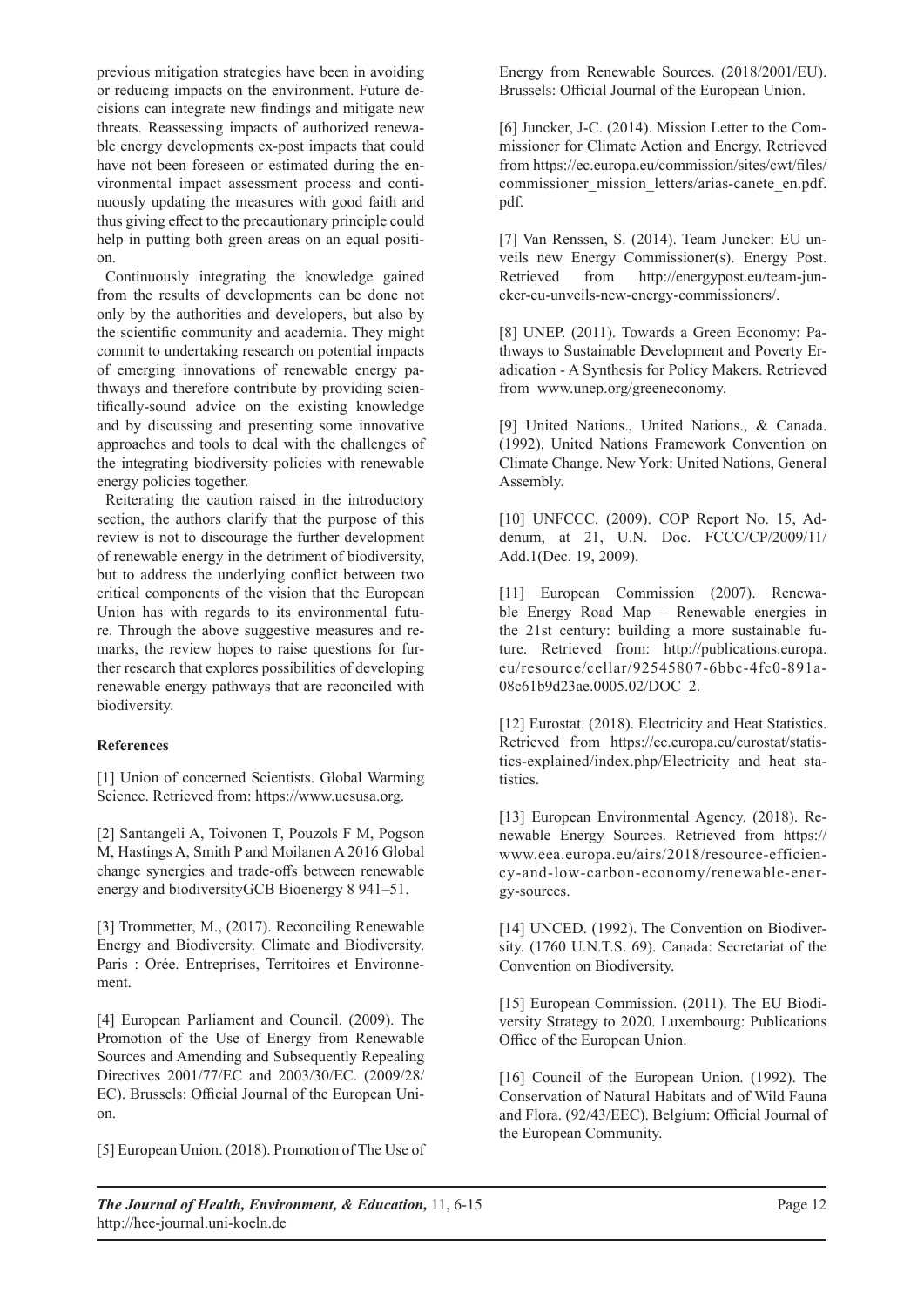[17] European Parliament and the Council. (2010). Conservation of Wild Birds. (2009/147/EC). Belgium: Official Journal of the European Union.

[18] European Parliament and the Council. (2000). Framework for Community Action in the Field of Water Policy. Belgium: Official Journal of the European Union.

[19] European Parliament and the Council. (2014). Amending Directive 2011/92/EU on the Assessment of the Effects of Certain Public and Private Projects on the Environment Text with EEA Relevance. (2014/52/EU). Belgium: Official Journal of the European Union.

[20] European Parliament and the Council. (2001). The Assessment of the Effects of Certain Plans and Programmes on the Environment. (2001/42/EC). Belgium: Official Journal of the European Union.

[21] Van Hees, S. (2018). Large-Scale Water-Related Innovative Renewable Energy Projects and the Habitats and Birds Directives: Legal Issues and Solutions. European Energy and Environmental Law Review, 27(1), 15-36.

[22] Eurostat. (2017). Renewable Energy Statistics. Retrieved from https://ec.europa.eu/eurostat/statistics-explained/index.php/Renewable\_energy\_statistics.

[23] World Wildlife Fund. (2004). Dams and Future of Freshwater Systems. Retrieved from http://wwf. panda.org/?13716/Rivers-at-Risk-Dams-and-the-future-of-freshwater-ecosystems.

[24] Schmidhuber and Jöbstl. (2016). EU Support for Austrian Hydropower Plant Undermines Own Rules. Euractiv. Retrieved from https://www.euractiv.com/ section/energy/opinion/eu-support-for-austrian-hydropower-plant-undermines-own-rules/.

[25] World Wildlife Fund. (2012). Austria: Pristine alpine valley is threatened by impending massive dam project, warns WWF Hydropower project affects precious wilderness area of Ötztal Alps. Retrieved from https://www.wwf.at/de/view/files/download/ showDownload/?tool=12&feld=download&sprach\_ connect=2056.

[26] Judgment of 3rd September 2015, European Commission v. Republic of Austria, C 346/1, EC-LI:EU:C:2015:532.

[27] Jackson, A.L.R. (2011). Renewable Energy vs. Biodiversity. Policy Conflicts and the Future of Nature Conservation. Global Environmental Change, 1195-1208.

[28] Schwarz, U. (2015). Hydropower Projects on the Balkan Rivers – Update. RiverWatch & EuroNatur, 33 pp. Retrieved from http://www.balkanrivers.net/ sites/default/files/Hydropower%20dams%20in%20 the%20Balkan230915\_FINAL\_EdUS.pdf.

[29] CEE Bankwatch Network. (2015). New Bankwatch Study: European "Green Energy" Funding for Hydropower Threatens Pristine Balkan Rivers. Retrieved from https://bankwatch.org/press\_release/ new-bankwatch-study-european-green-energy-funding-for-hydropower-threatens-pristine-balkan-rivers.

[30] Mlinaric, M. and Bauer, S. (2018). Harnessing Europe's Rivers for Power- Is it Worth it? Revolve. doi: http://awsassets.panda.org/downloads/hydropower revolve 28.pdf.

[31] Huisman, N. (2018). Illegal Construction of Romanian Jiu River Continues. Wilderness Society. doi: https://wilderness-society.org/illegal-destruction-of-romanian-jiu-river-continues/.

[32] Dejeu, C. (2016). Stop destroying the Jiu Gorge! Retrieved from https://campaniamea.de-clic.ro/petitions/opriti-distrugerea-defileului-jiului.

[33] Luca, A.M. (2018). Romanian Activists Halt Energy Construction in National Park. Balkan Insight. doi: https://balkaninsight.com/2018/03/07/ romanian-activists-stop-energy-project-in-national-park-03-06-2018/.

[34] Macintosh, E. (2017). Old Permit for Hydropower Project Threatens Romanian Wild River. Retrieved from https://metamag.org/2017/10/17/ old-permit-for-hydropower-project-threatens-romanian-wild-river/.

[35] Mohl, C. (2019) Slovenian Minister of the Environment Moves to Cancel the Eight Planned Hydroelectric Power Plants along the Mura River, World Wildlife Fund News. doi: http://wwf.panda.org/ wwf\_news/?343210/Mura-River-Dam-Ban.

[36] European Anglers Alliance (2018). 77,000+ citizens call on Slovenian government to stop damming of the Mura River. Retrieved from http://www. eaa-europe.org/news/12318/77-000-citizens-call-onslovenian-government-to-stop-damming-of-the-mura-river.html.

[37] European Wind Energy Association (2014). The European offshore wind industry - key trends and statistics 2013. Retrieved from: https://www.ewea. org/fileadmin/files/library/publications/statistics/ EWEA-European-Offshore-Statistics-2015.pdf.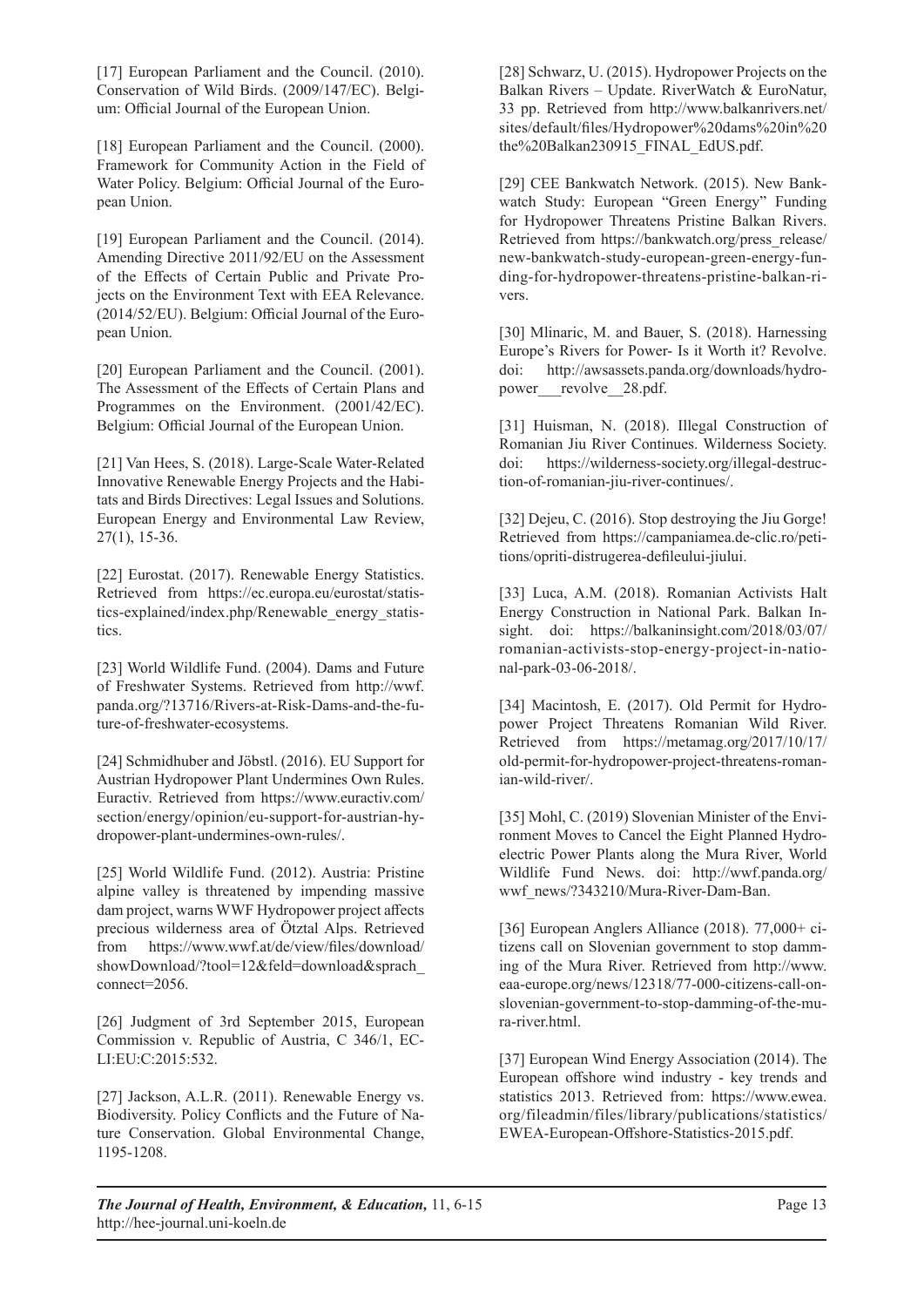[38] World Wide Fund for Nature. (2014). Erlend D., Environmental Impacts of Offshore Wind Power Production in the North Sea. A Literature Overview. Retrieved from: http://awsassets.wwf.no/downloads/ wwf a4 report havvindrapport.pdf.

[39] Netzentwicklungsplan 2030 (2018). Retrieved from: https://www.netzentwicklungsplan.de/ de/netzentwicklungsplaene/netzentwicklungsplan-2030-2019.

[40] Rathi A., (2017). The world's first floating wind farm could be a game changer for renewable power. Quartz. Retrieved from: https://qz.com/1036959/theworlds-first-floating-wind-farm-in-scotland-couldopen-unchartered-deep-waters-to-renewable-ener $gy/$ .

[41] Rathi A., (2018). The Dutch plan to build an artificial island to support the world's largest wind farm. Quartz. Retrieved from: https://qz.com/1169226/theworlds-largest-wind-farm-is-being-planned-by-electric-grid-firm-tennet/.

[42] Energy research Centre of the Netherlands ECN (2011). Veum, K., Cameron, L., Huerta Hernandes, D., Korpaas, M., Roadmap to the deployment of offshore wind energy in the Central and Southern North Sea (2020-2030). Retrieved from: http://www.windspeed.eu/media/publications/WINDSPEED\_Roadmap 110719 final.pdf.

[43] Jens, L. (2015). A Review of 10 Years of Research of Offshore Wind Farms in Germany: The State of Knowledge of Ecological Impacts. Conference Proc. Of Advances in Environmental and Geological Science and Engineering. doi:10.18411/a-2017-023.

[44] German Federal Agency for Nature Conservation (2018). Impacts on marine species and habitats. Retrieved from: https://www.bfn.de/en/activities/ marine-nature-conservation/pressures-on-the-marine-environment/offshore-wind-power/impacts-on-marine-species-and-habitats.html.

[45] Elmer H., Gerasch W.-J., Neumann T., Gabriel J., Betke K., Schultz-von Glahn M. (2007). Measurement and Reduction of Offshore Wind Turbine Construction Noise. DEWI Magazin, (30). doi:10.3897/ bdj.4.e7720.figure2f.

[46] SoundWaves Consortium Technical Review (ME5205) (2012). Spiga, I, Cheesman, S, Hawkins, A, Perez-Dominguez, R, Roberts, L, Hughes, D, Elliott, M, Nedwell, J, Bentley, Understanding the Scale and Impacts of Anthropogenic Noise upon Fish and Invertebrates in the Marine Environment. Retrieved from: https://www.researchgate.net/publication/312530792\_Understanding\_the\_Scale\_and\_

Impacts of Anthropogenic Noise upon Fish and Invertebrates in the Marine Environment.

[47] The Swedish Environmental Protection Agency (2012). Lena, B., Lena, K., Torleif, M., Hans, O., Magnus, W., Lutger, R., Nastasja, C. Å. The effects of wind power on marine life. A Synthesis. Rep. No. 6512. Retrieved from: https://www.su.se/polopoly\_fs/1.120458.1358860002!/menu/standard/file/ Effects%20of%20wind%20power%20on%20marine%20life.pdf.

[48] Koper, R.P, Plön, S. 2012. The potential impacts of anthropogenic noise on marine animals and recommendations for research in South Africa. EWT Research & Technical Paper No. 1. Endangered Wildlife Trust, South Africa.

[49] U.S. Dept. of the Interior, Bureau of Ocean Energy Management, Regulation, and Enforcement, Pacific OCS Region, Camarillo, CA. OCS Study BO-EMRE 2011-09 (2011) Timothy, T., Andrew, G. Effects of EMFS from undersea power cables on elasmobranchs and other marine species. Retrieved from: https://www.boem.gov/ESPIS/4/5115.pdf.

[50] Jermain, R.F. (2016). Effects of EMF Emissions from Undersea Electric Cables on Coral Reef Fishes. Master's thesis. Nova Southeastern University. Retrieved from NSUWorks, (418), https://nsuworks. nova.edu/occ\_stuetd/418.

[51] Fischer, C., Slater, M. (2010). Effects of electromagnetic fields on marine species: A literature review (Rep. No. 0905-00-001). Oregon Wave Energy Trust (OWET) Retrieved from: https://tethys.pnnl. gov/sites/default/files/publications/Effects\_of\_Electromagnetic\_Fields\_on\_Marine\_Species.pdf.

[52] Bergström L., Kautsky L., Malm T., Rosenberg R.,Wahlberg M., Capetillo N.A., Wilhelmsson D., (2014). Effects of offshore wind farms on marine wildlife—a generalized impact assessment. Environmental Research Letters, 9(3). doi:10.1088/1748- 9326/9/3/034012.

[53] Qvarfordt, S., Kautsky, H., Malm, T. (2006). Development of fouling communities on vertical structures in the Baltic Sea. Estuarine, Coastal and Shelf Science, 77(4), 618-628. doi:10.1016/j. ecss.2006.01.004.

[54] Wilhelmsson, D. Malm, T. (2008). Fouling Assemblages on Offshore Wind Power Plants and Adjacent Substrata. Estuarine, Coastal and Shelf Science, 79(3), 459-466, doi:10.1016/j.ecss.2008.04.020.

[55] Langhamer, O. (2012). Artificial Reef Effect in relation to Offshore Renewable Energy Conver